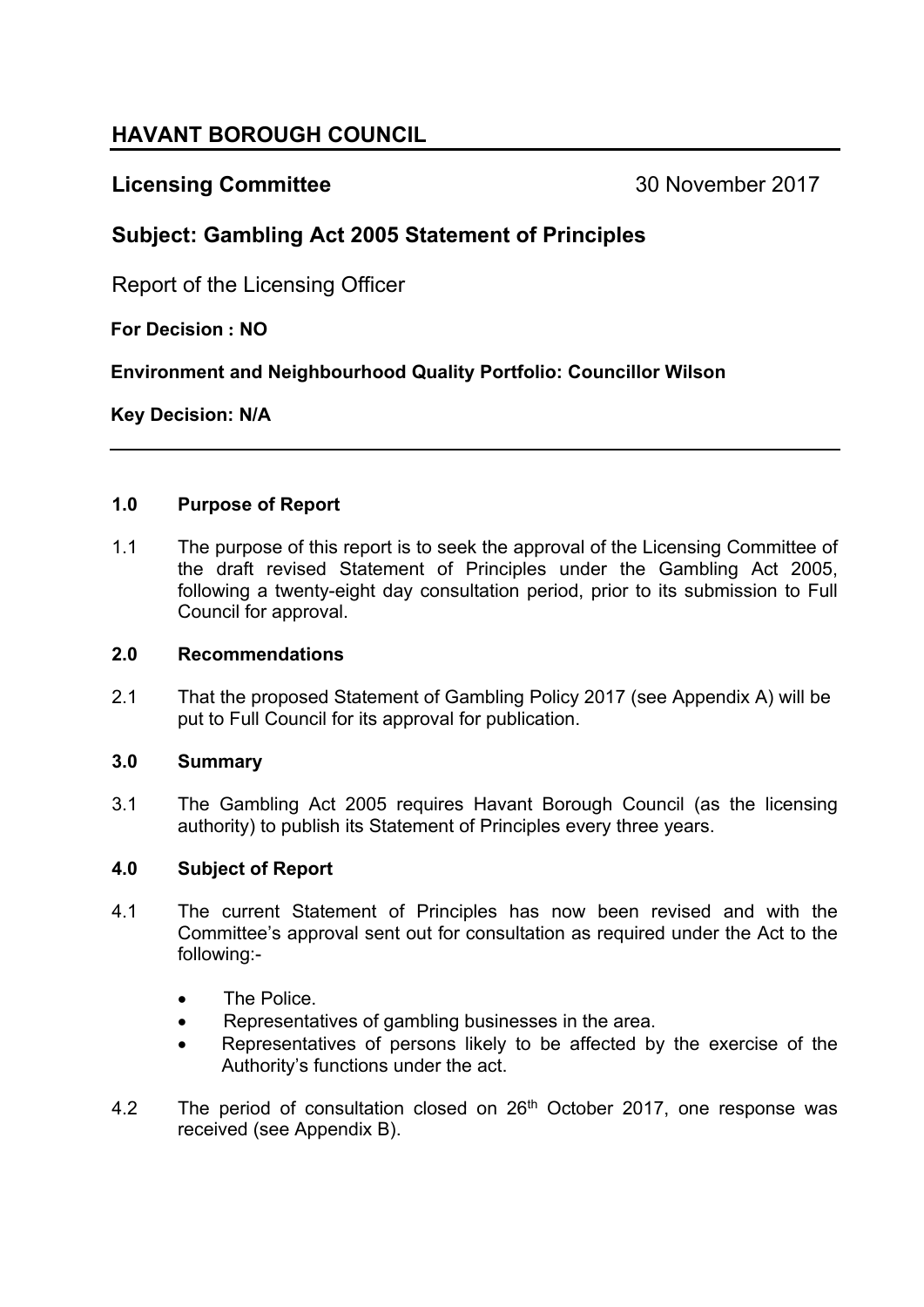4.3 In the four years since the statement of principles was last reviewed no complaints have been received regarding any of the premises licensed under the Gambling Act 2005.

#### **5.0 Implications**

#### 5.1 **Resources:**

5.1.1 Havant Borough Council has budgeted to receive approximately £22,000 in 2017-18 from the administration of Licences and Permits under the Gambling Act 2005. This contributes towards the costs of the department.

## 5.2 **Legal:**

5.2.1 The Gambling Act 2005 requires Havant Borough Council (as the licensing authority) to publish its Statement of Principles every three years. The statement must be published before the authority can carry out licensing functions.

## 5.3 **Strategy:**

- 5.3.1 When dealing with licensing matters to which this policy relates, and in so far as they are relevant to the licensing objectives, the Authority will also take the following into consideration:
	- A. Havant Borough Council Corporate Strategy 2017 2022
	- B. Havant Borough Council Licensing Policy (LA 2003)

#### 5.4 **Risks:**

5.4.1 None

#### 5.5 **Communications:**

- 5.5.1 Consultation is critical to ensure any changes to the Statement of Principles are clear and transparent for businesses, responsible authorities and the public.
- 5.5.2 The legislation specifies those persons and groups that the Council has a duty to consult with.

#### 5.6 **For the Community:**

- 5.6.1 This review of the existing Statement of Principles has not in any way altered the Authority's position regarding equality under the Gambling Act 2005.
- 5.6.2 Following approval of the Statement of Principles, it will be published as required by the Act on the Authority's website and made available for public inspection